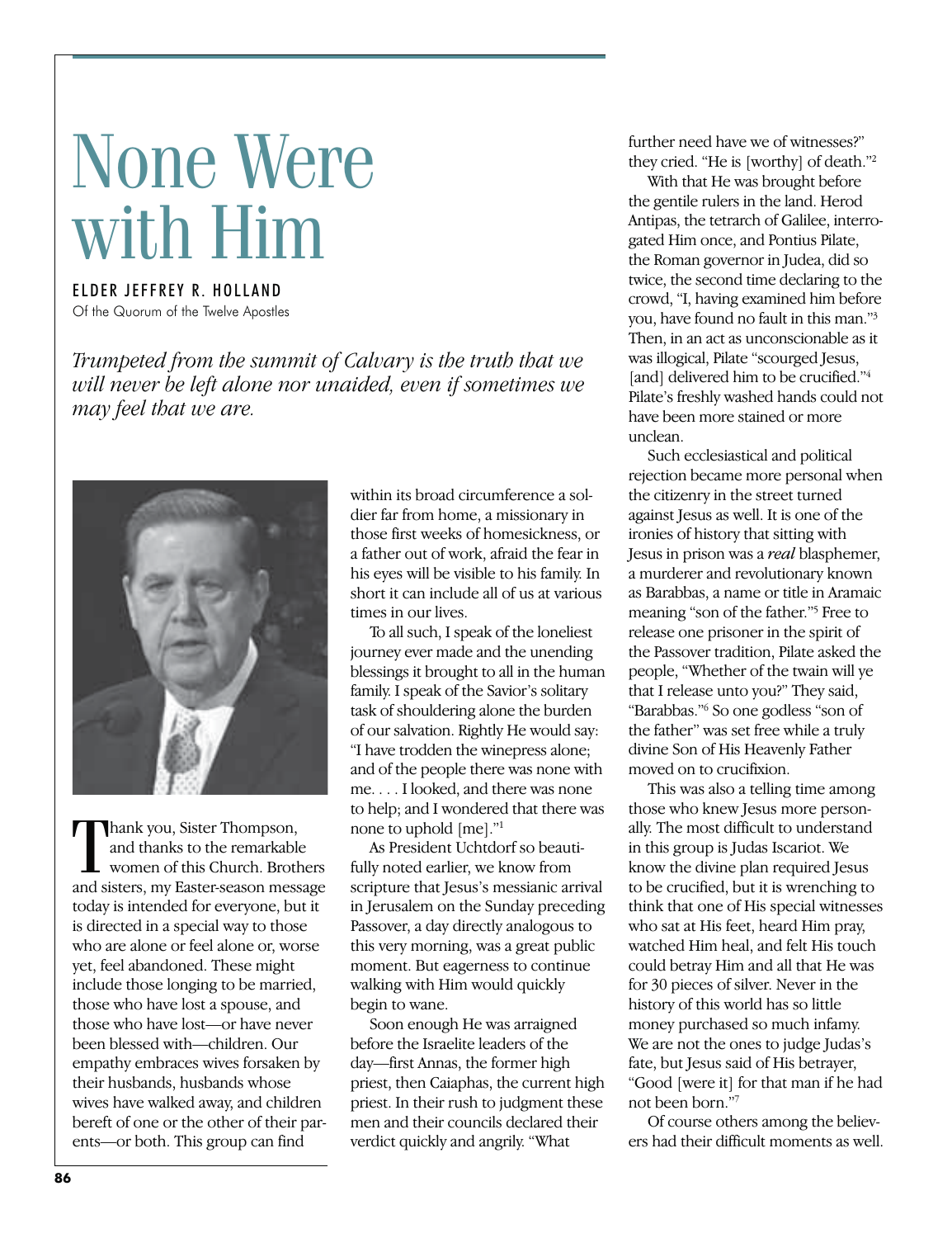

Following the Last Supper, Jesus left Peter, James, and John to wait while He ventured into the Garden of Gethsemane alone. Falling on His face in prayer, "sorrowful . . . unto death,"8 the record says, His sweat came as great drops of blood9 as He pled with the Father to let this crushing, brutal cup pass from Him. But, of course, it could not pass. Returning from such anguished prayer, He found His three chief disciples asleep, prompting Him to ask, "Could ye not watch with me one hour?"10 So it happens two more times until on His third return He says compassionately, "Sleep on now, and take your rest,"11 though there would be no rest for Him.

Later, after Jesus's arrest and appearance at trial, Peter, accused of knowing Jesus and being one of His confidants, denies that accusation not once but three times. We don't know all that was going on here, nor do we know of protective counsel which the Savior may have given to His Apostles privately,12 but we do know Jesus was aware that even these precious ones

would not stand with Him in the end, and He had warned Peter accordingly.13 Then, with the crowing of the cock, "the Lord turned, and looked upon Peter. And Peter remembered the word of the Lord. . . . And [he] went out, and wept bitterly."14

Thus, of divine necessity, the supporting circle around Jesus gets smaller and smaller and smaller, giving significance to Matthew's words: "All the disciples [left] him, and fled."15 Peter stayed near enough to be recognized and confronted. John stood at the foot of the cross with Jesus's mother. Especially and always the blessed women in the Savior's life stayed as close to Him as they could. But essentially His lonely journey back to His Father continued without comfort or companionship.

Now I speak very carefully, even reverently, of what may have been the most difficult moment in all of this solitary journey to Atonement. I speak of those final moments for which Jesus must have been prepared intellectually and physically but which He

may not have fully anticipated emotionally and spiritually—that concluding descent into the paralyzing despair of divine withdrawal when He cries in *ultimate* loneliness, "My God, my God, why hast *thou* forsaken me?"16

The loss of mortal support He had anticipated, but apparently He had not comprehended this. Had He not said to His disciples, "Behold, the hour . . . is now come, that ye shall be scattered, every man to his own, and shall leave me alone: and yet I am not alone, because the Father is with me" and "The Father hath not left me alone; for I do always those things that please him"?17

With all the conviction of my soul I testify that He *did* please His Father perfectly and that a perfect Father did *not* forsake His Son in that hour. Indeed, it is my personal belief that in all of Christ's mortal ministry the Father may never have been closer to His Son than in these agonizing final moments of suffering. Nevertheless, that the supreme sacrifice of His Son might be as complete as it was